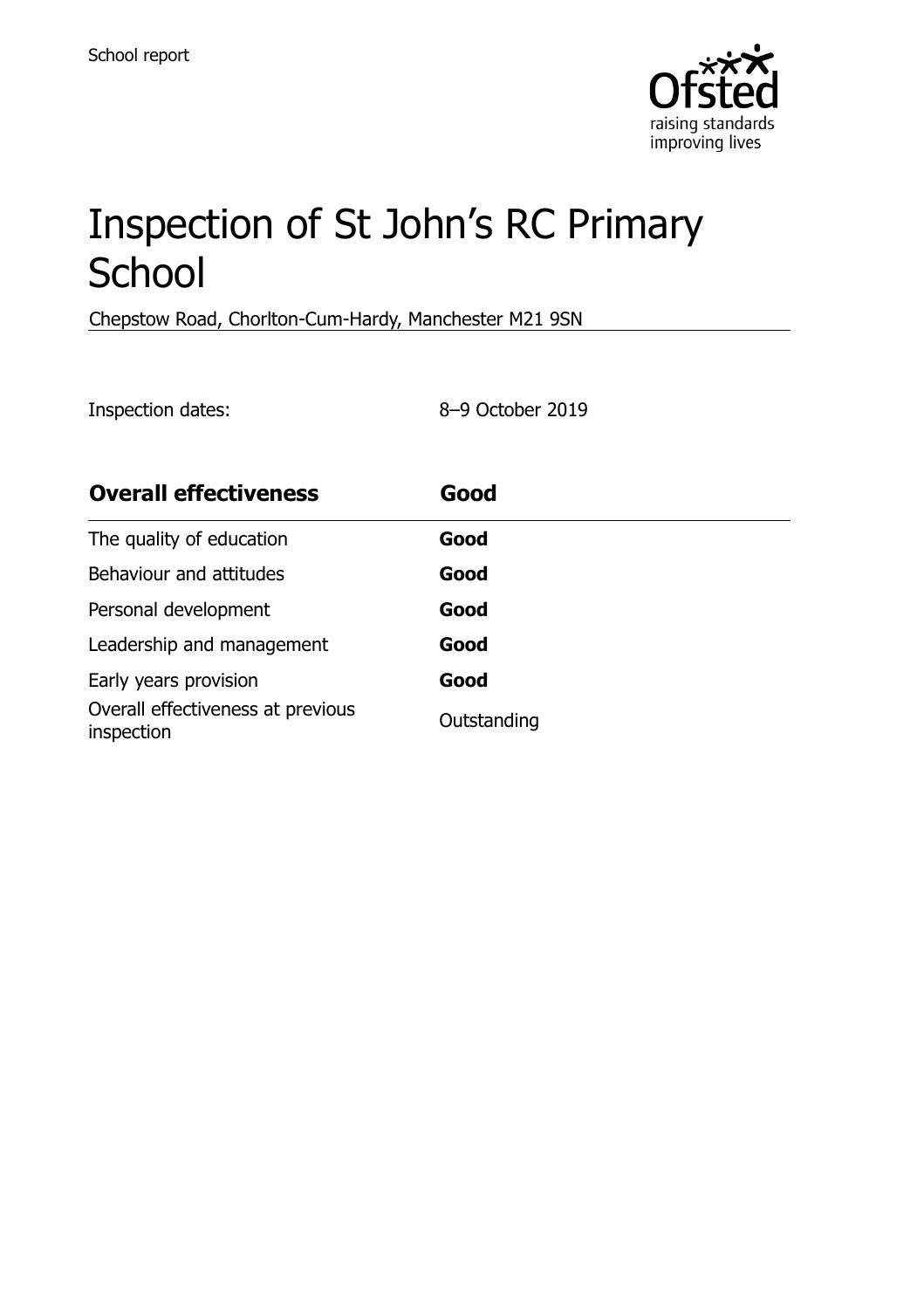

### **What is it like to attend this school?**

Pupils love coming to St John's. They have positive attitudes towards school and are friendly towards one another. The school richly deserves its status as a 'rights respecting' school. Pupils live the school's core values of love, joy, respect, gratitude, kindness and resilience.

Pupils know that the school is a safe place to be. Staff have excellent relationships with pupils. They are watchful and care for pupils well. Pupils work and play well together in a purposeful atmosphere. The pupils we spoke to told us that there is no bullying. Leaders are thorough in their approach to managing pupils' behaviour. Pupils behave well as a result.

There is a vast range of lunchtime and after-school clubs, which help to nurture pupils' individual talents. Pupils attend clubs such as comedy drama, violin and a wide range of sporting activities. Leaders ensure that there is something for everyone.

Parents and carers are happy with the school. Many commented on the positive changes that they have seen in recent years. Leaders and governors have high expectations for pupils. However, leaders and governors know that there is more to do to realise their ambitious vision for the school.

#### **What does the school do well and what does it need to do better?**

The headteacher has ensured that there is focus on developing the quality of education in the school. She has reinvigorated the ambition among staff.

Leaders have refreshed the school's curriculum. They are clear about what they would like pupils to achieve in each subject. Teachers make meaningful links between subjects to help pupils know and remember more. Pupils' recall of their learning is strong in many subjects, such as science and computing. However, there are some tweaks needed to consistently achieve their aims across all subjects, for example in Spanish. This is because many subject leaders are new to their roles. They have not had the opportunity to check regularly on the quality of education in their subjects to bring about the necessary improvements.

Leaders have put reading at the heart of the curriculum. Teachers choose interesting books so that pupils develop a love of reading. The books pupils read match the sounds that they learn. However, teachers' approach to the teaching of phonics between different year groups is disjointed. Some less able pupils repeat learning from the previous year when they are capable of moving on more quickly. Despite this, pupils progress well to become confident and fluent readers as they move through key stage 1. By the time they leave the school, pupils achieve well in reading compared to other pupils nationally.

In writing and mathematics, pupils' knowledge and skills are developed well.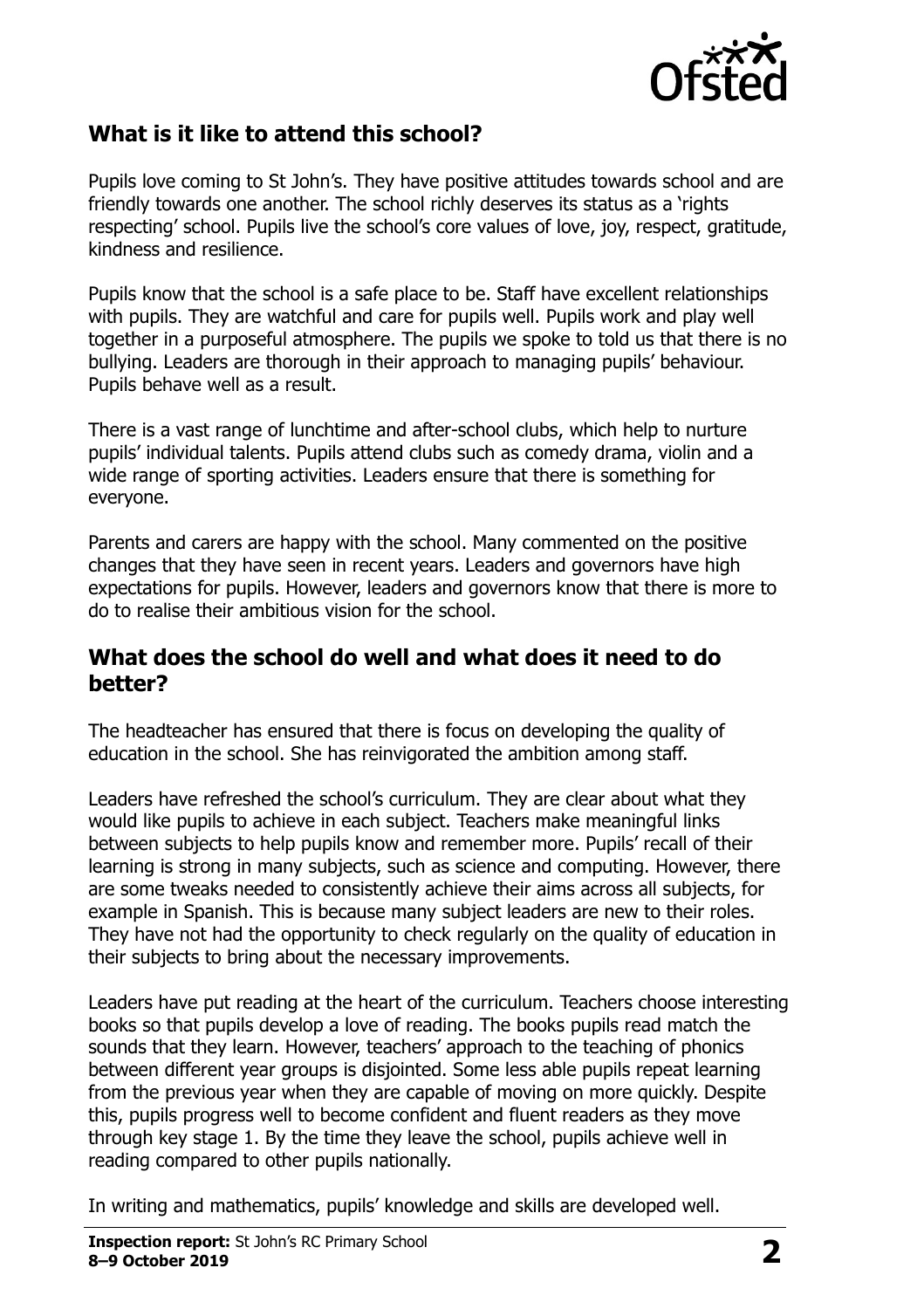

Teachers clearly explain to pupils how to be successful in their writing. This enables pupils to write confidently and for different reasons in Years 5 and 6. However, teachers do not always expect younger pupils to have high standards in their handwriting and spelling. Leaders are aware of this, and their actions have ensured that this is improving in Years 1, 2, 3 and 4. In mathematics, pupils have opportunities to solve problems to deepen their understanding. By the time they leave the school, pupils' attainment in mathematics is often higher than that of pupils nationally.

Teachers are aware of the needs of disadvantaged pupils and those with special educational needs and/or disabilities (SEND). For example, some pupils take part in meditation to ensure a calm start to the day. Staff have received specific training to understand pupils' needs well. As a result, these pupils achieve well.

In the early years, children write words and simple phrases from an early stage. They quickly grasp the sequence of numbers up to 10 before moving on to more complicated work. However, children's control of a pencil means that their work is sometimes untidy. Children explore their well-resourced learning activities with enthusiasm. Their achievement is typically above that of other pupils nationally.

There is an exceptional programme of additional activities, such as residential trips, for all key stage 2 pupils. For example, Year 5 pupils take part in a Spanish exchange visit. The school has received awards due to the successful promotion of physical education and sport. The strong personal, social, health and economic (PSHE) curriculum prepares pupils well for life in modern Britain. Pupils' behaviour is respectful. This helps them to learn from each other. Older pupils especially enjoy their debates, for example on pollution. They enjoy listening to others' opinions and points of view.

## **Safeguarding**

The arrangements for safeguarding are effective.

Leaders have ensured that there is a strong culture of safeguarding. Staff receive regular training, so they know how to keep pupils safe. Staff know pupils well. They are well placed to notice any signs of abuse. Pupils understand how to keep themselves safe. They have a good awareness of online safety and the steps that they need to take to protect their privacy. The headteacher has ensured that the needs of vulnerable pupils are met well. Parents say that they can approach the school if they need help and that their concerns will be acted upon.

## **What does the school need to do to improve?**

## **(Information for the school and appropriate authority)**

 $\blacksquare$  It is clear from leaders' actions that they have taken great strides to improve the school's curriculum. However, there is a lack of consistency in the quality of education in some subjects. Senior leaders should ensure that subject leaders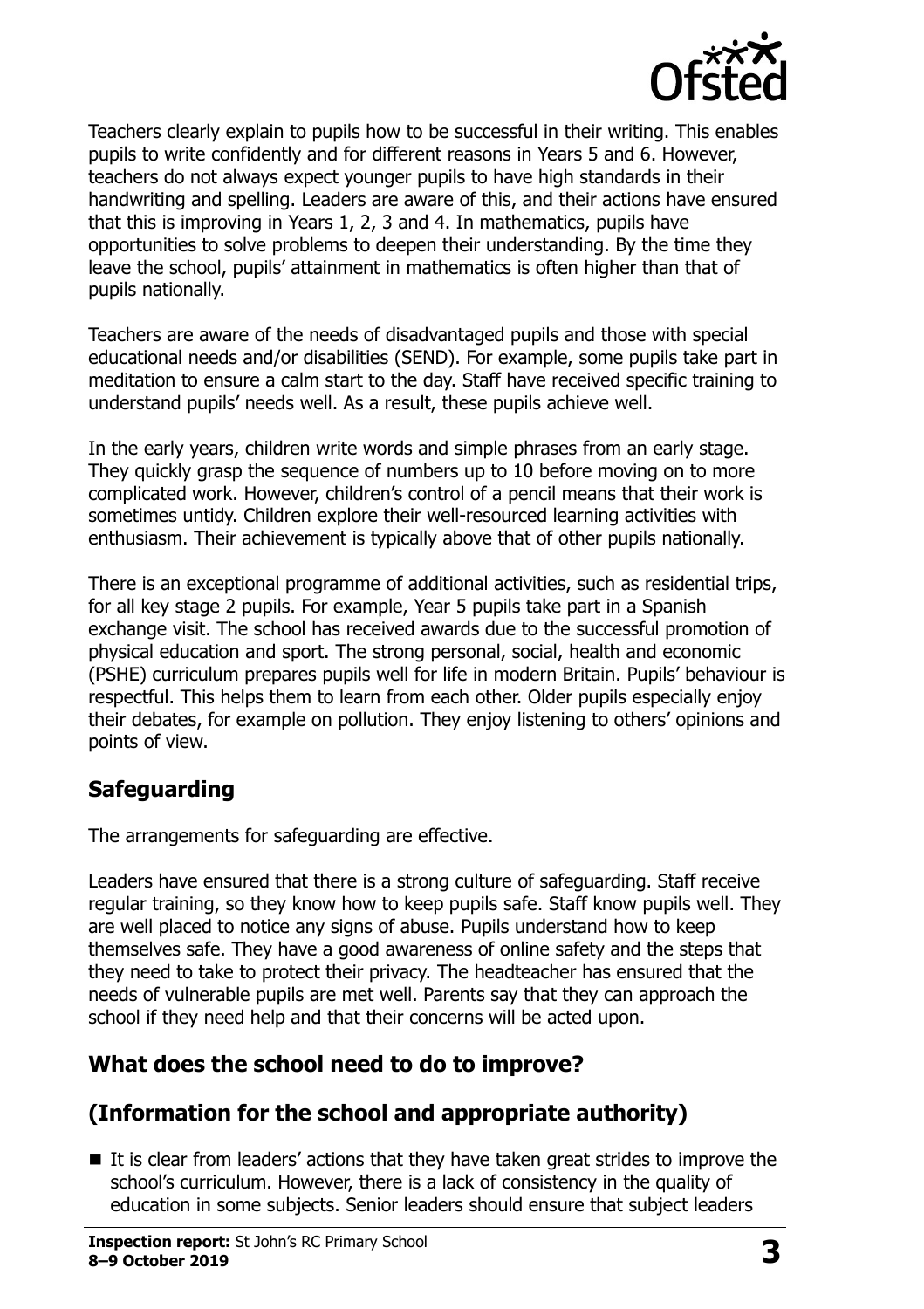

check on the quality of education in their subjects more regularly. Subject leaders should make sure that the quality of the curriculum is consistently strong in all subjects and year groups. Senior leaders have identified this and are in the process of bringing this about to realise their intent for the curriculum. Ofsted's transition arrangements were taken into account on this inspection.

- For the lowest-ability pupils, leaders should make sure that there is a more seamless transition between the phonics work completed in different year groups. Although pupils revise sounds they have already learned, this could be completed more quickly. These pupils should also have more opportunities to practise the sounds they already know before moving on to learning new sounds. This will help lower-ability pupils to develop their phonics knowledge more successfully.
- In the early years, teachers should support children to develop their fine motor skills more widely. This will ensure that children learn to write neatly and will set the foundations for better handwriting in key stage 1 and beyond.

#### **How can I feed back my views?**

You can use [Ofsted Parent View](http://parentview.ofsted.gov.uk/) to give Ofsted your opinion on your child's school, or to find out what other parents and carers think. We use Ofsted Parent View information when deciding which schools to inspect, when to inspect them and as part of their inspection.

The Department for Education has further [guidance](http://www.gov.uk/complain-about-school) on how to complain about a school.

If you're not happy with the inspection or the report, you can [complain to Ofsted.](http://www.gov.uk/complain-ofsted-report)

#### **Further information**

You can search for [published performance information](http://www.compare-school-performance.service.gov.uk/) about the school.

In the report, ['disadvantaged pupils'](http://www.gov.uk/guidance/pupil-premium-information-for-schools-and-alternative-provision-settings) refers to those pupils who attract government pupil premium funding: pupils claiming free school meals at any point in the last six years and pupils in care or who left care through adoption or another formal route.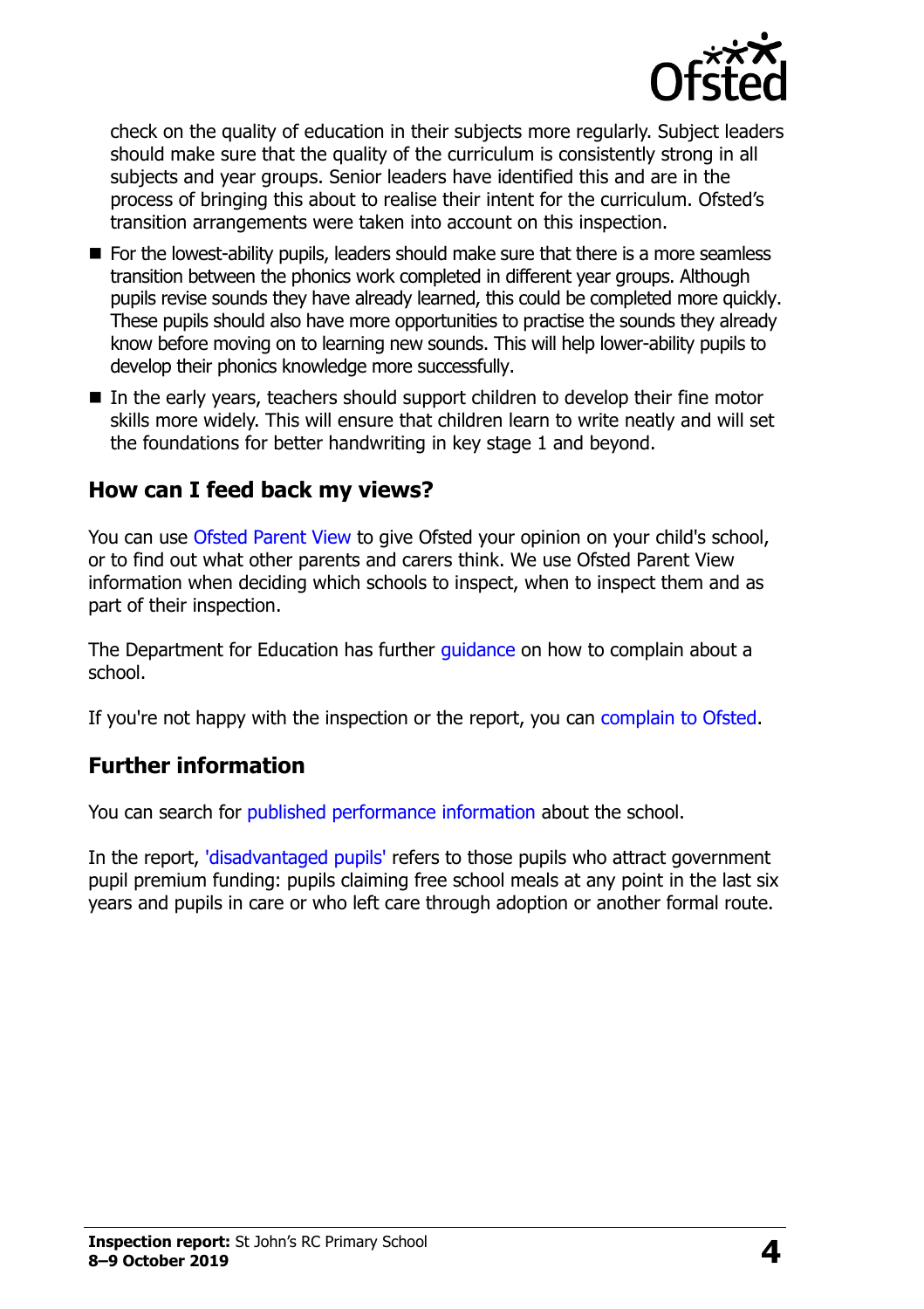

## **School details**

| Unique reference number             | 105546             |
|-------------------------------------|--------------------|
| <b>Local authority</b>              | Manchester         |
| <b>Inspection number</b>            | 10110167           |
| <b>Type of school</b>               | Primary            |
| <b>School category</b>              | Voluntary aided    |
| Age range of pupils                 | 3 to 11            |
| <b>Gender of pupils</b>             | Mixed              |
| Number of pupils on the school roll | 433                |
| <b>Appropriate authority</b>        | The governing body |
| <b>Chair of governing body</b>      | Father P. McMahon  |
| <b>Headteacher</b>                  | B. O'Donoghue      |
| <b>Website</b>                      | www.stjohnsrc.net  |
| Date of previous inspection         | 6 November 2006    |

## **Information about this school**

- A new headteacher and assistant headteacher were appointed in 2017. Since the last inspection, almost all teachers are new to the school.
- St John's is a Roman Catholic school. The school's last section 48 inspection for schools with a religious character took pace in May 2018.
- The governing body runs before- and after-school provision on the school site.

## **Information about this inspection**

We carried out this inspection under section 8 of the Education Act 2005. We deemed the inspection a section 5 inspection under the same Act.

- We met with the headteacher, senior leadership team and subject leaders throughout the inspection.
- We spoke with representatives from Manchester local authority and from Salford archdiocese.
- We met with groups of pupils from across the school, both formally and informally, to ask them about safeguarding. We also met with the headteacher, governors, teachers and teaching assistants. We reviewed documentation which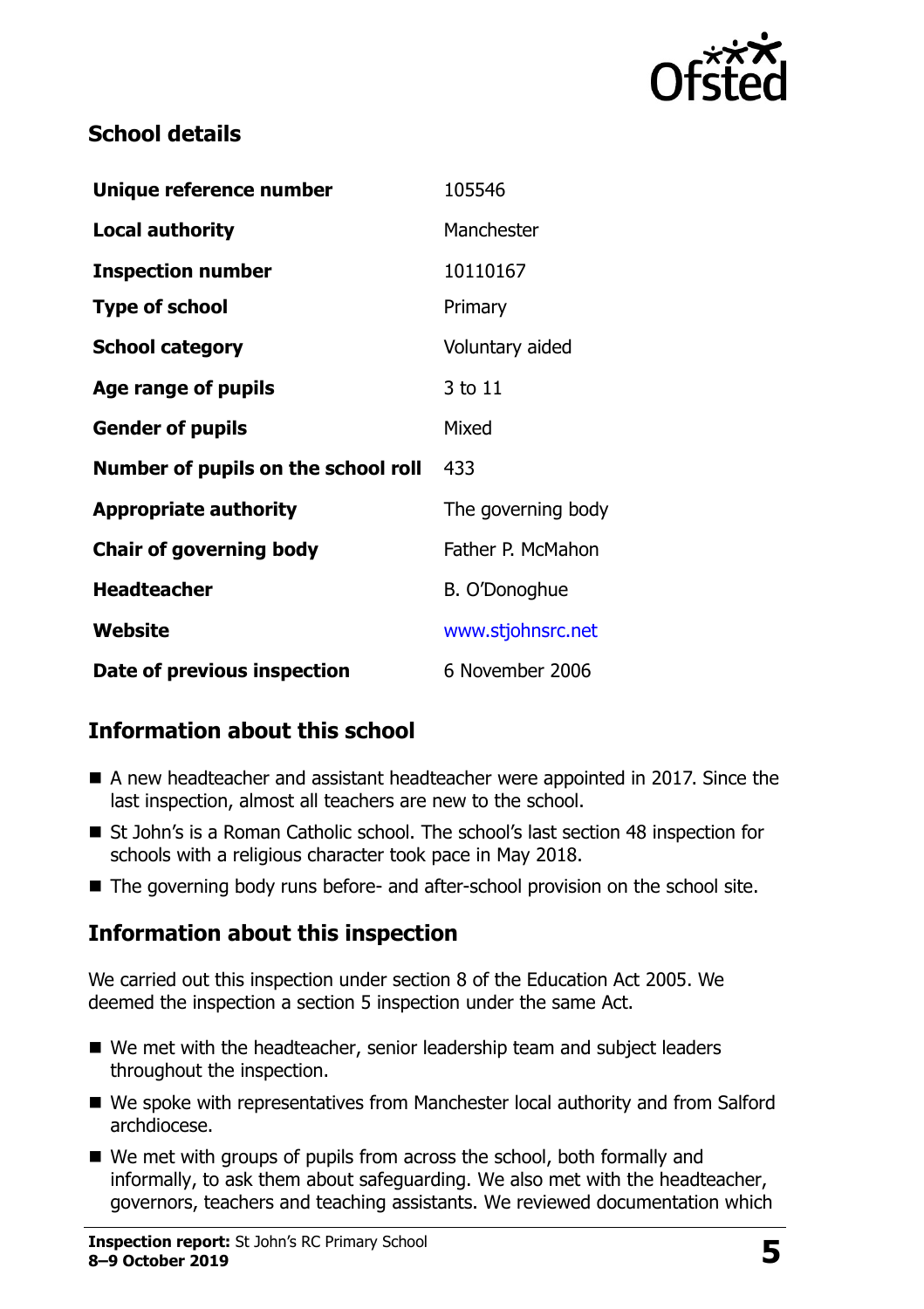

included the school's safeguarding policy, the register of checks carried out on new employees and safeguarding records.

- We looked at the school's behaviour records, observed pupils at breaktimes and discussed behaviour and bullying with pupils.
- $\blacksquare$  We spoke with parents at the start of the school day.
- We considered reading, writing, science and PSHE as part of this inspection. For these subjects, we spoke with the headteacher, met with curriculum leaders, teachers and pupils, undertook an analysis of pupils' work and visited lessons. We heard pupils read. We also spoke to key stage 2 pupils about their work across the curriculum.

#### **Inspection team**

| Steve Bentham, lead inspector | Her Majesty's Inspector |
|-------------------------------|-------------------------|
| Joan Williamson               | Ofsted Inspector        |
| Doreen Davenport              | Ofsted Inspector        |
| <b>Gill Burrow</b>            | Ofsted Inspector        |